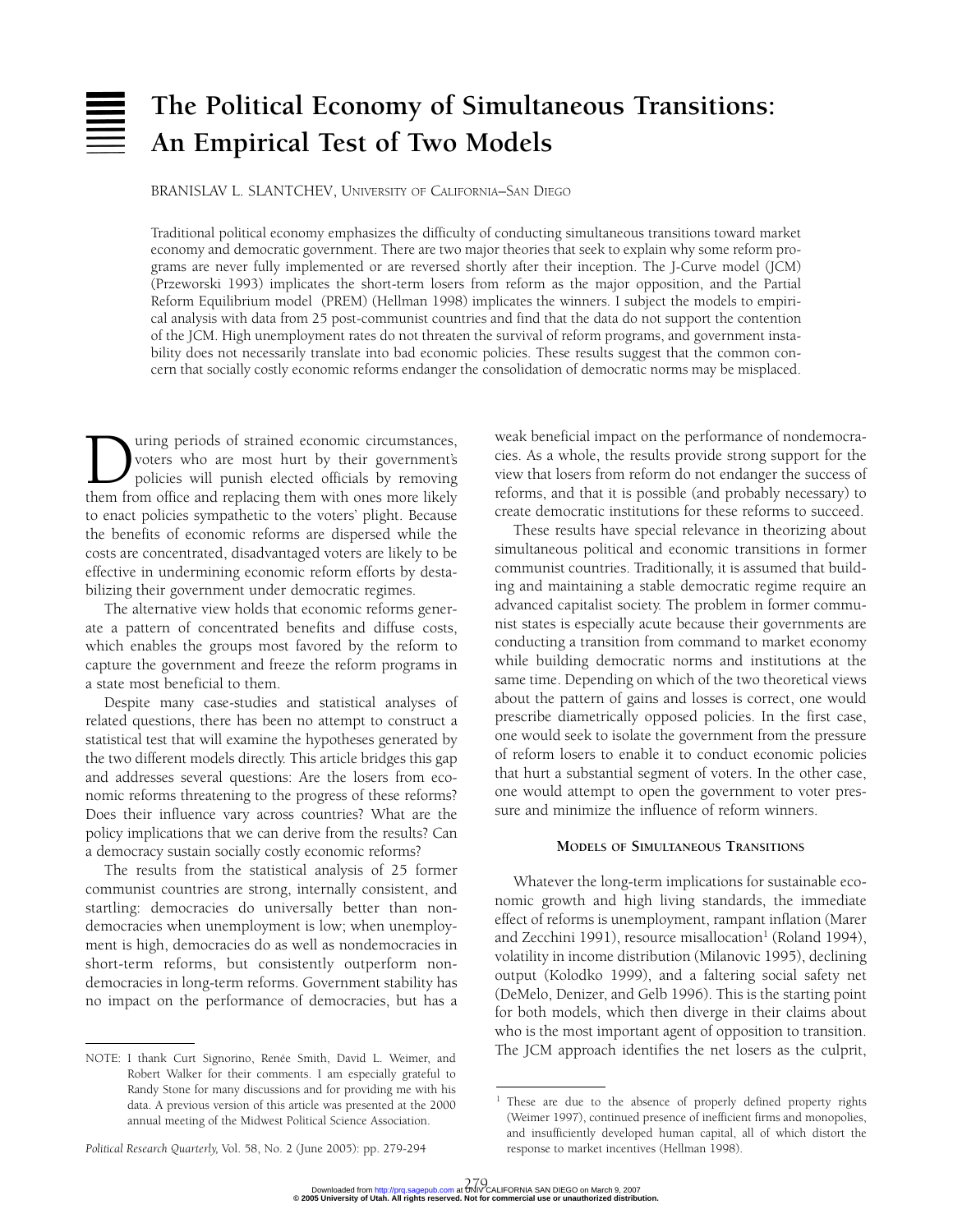while the PREM analysis concludes that it is the net winners who are most averse to continuing with the reform.

# *The J-Curve Model*

Przeworski (1993) describes the reform process as a JCM with regard to distributional costs and benefits. In the short run, the transition generates substantial social costs in terms of high unemployment, rising prices, inflation, and low productivity as the economy adjusts to the market (Marer and Zecchini 1991). During this period, the government faces severe pressure from groups negatively affected by the transition because it can only offer promises for future gains in exchange for political support and economic hardship today. Anti-inflationary macroeconomic stabilization policies that the government can undertake are further eroded by the lack of credibility caused by the short time horizons that elected officials have and by further price increases caused by inflationary expectations that get built into new contracts. Stern fiscal measures that usually include curtailment of benefits and social services by the government, privatization with the entailing layoffs, interest rate hikes to prevent the exit of capital, and price liberalization, make a sizeable fraction of the population disaffected by the reform (Mygind 1999). Under democratic rule, this group may have enough influence to stem the process and even nullify some of the changes.

Why would people oppose a reform whose outcome is a better living standard for some of them and a situation at least as good (as the pre-reform status quo) for the rest? This apparent paradox arises from the time inconsistency problem (Kydland and Prescott 1977, Mankiw 1988). Actors must accept losses in exchange for promises of future gain. Because the government is unable to make credible commitments to maintain the reform until it delivers the promised gains, and to refrain from confiscating the gains once actors realize them, it is rational to reject reforms even before they are initiated.

The erratic nature of policymaking is further exacerbated under less stable governments. As the security of their tenure in office becomes less and less certain, incumbents are tempted to dole out benefits to many different groups in their constituency to win their support. Short time horizons make bribing voters an attractive option for rational policymakers, leading them to sacrifice the rigidity of the necessary reform programs to win the support of decisive societal actors. Governments that are more isolated from distributive pressure provide for greater security of office for the incumbents, and thus enable them to implement the requisite policies.

Low inflation, free trade, and a stable currency are nonexcludable public goods. Even though the society as a whole (or a very large group) stands to reap the benefits, perverse incentives on the individual level make it impossible to sustain cooperative behavior. For example, curbing high inflation requires workers to accept deindexation of their wages. Their efforts to protect their income, however, put them in opposition to such policies. The temptation to

free-ride destroys the norms of cooperative behavior necessary to sustain the reform. Interest groups have incentives to pursue private goods rather than public goods, which results in distributive demands on the government. Because costs of reform are concentrated upon groups favored by the status quo and the benefits are dispersed, net losers have selective incentives to engage in collective action to block the policies that harm them.

# *The Partial Reform Equilibrium Model*

Hellman (1998) introduced the partial reform equilibrium model. He argues that instead of looking at the population as the (temporary) loser that may attempt to reverse or halt reform, we should concentrate our attention on the people who stand to win from the partially implemented measures. These are managers of state owned enterprises, commercial bankers, local government officials, and organized crime. These are the ones who will hinder the continuation of the transition because they are a smaller group, are better able to organize, and are in position to influence politicians. Because the JCM analysis claims that the net loser is the population at large, Olson's theory of collective action applies: it will be hard to mobilize such a group for coherent political action. It is possible, however, that the public will punish elected officials by voting them out of office. The net winners, on the other hand, have both the resources and incentive to organize and push through policies that will dampen the reform effort.

In the initial stages of reform, the benefits are concentrated and the costs are diffuse. The primary political challenge to reform comes from the net winners in the overall process (Hellman 1998). As many informal analyses of postcommunist transitions have shown, certain economic policies meet with serious obstacles generated by segments in society that can hardly be characterized as losers. These include managers of state enterprises, commercial bankers, officials in the state bureaucracy, and organized crime. The early winners oppose hardening of budget constraints, and the enforcement of property rights laws, as well as rules dealing with market competition and exchange-rate stabilization (Handleman 1998). The winners have incentives to block any measure that would eliminate the distortions conducive to their operations.

Because partial economic reforms enable those winners to affect directly (holding office) or indirectly (bribes) policymaking during the transition, we should see evidence of stalled reform efforts in countries where their influence is more pronounced. Indeed, a cursory evaluation reveals that states with "bandit capitalism" have done poorly compared to the ones that were better able to limit the pressure of the net winners (Hellman 1998; McKinnon 1991).

#### **HYPOTHESES ON PROGRESS OF REFORMS**

Both models make claims about the way in which government accountability to the median voter is important.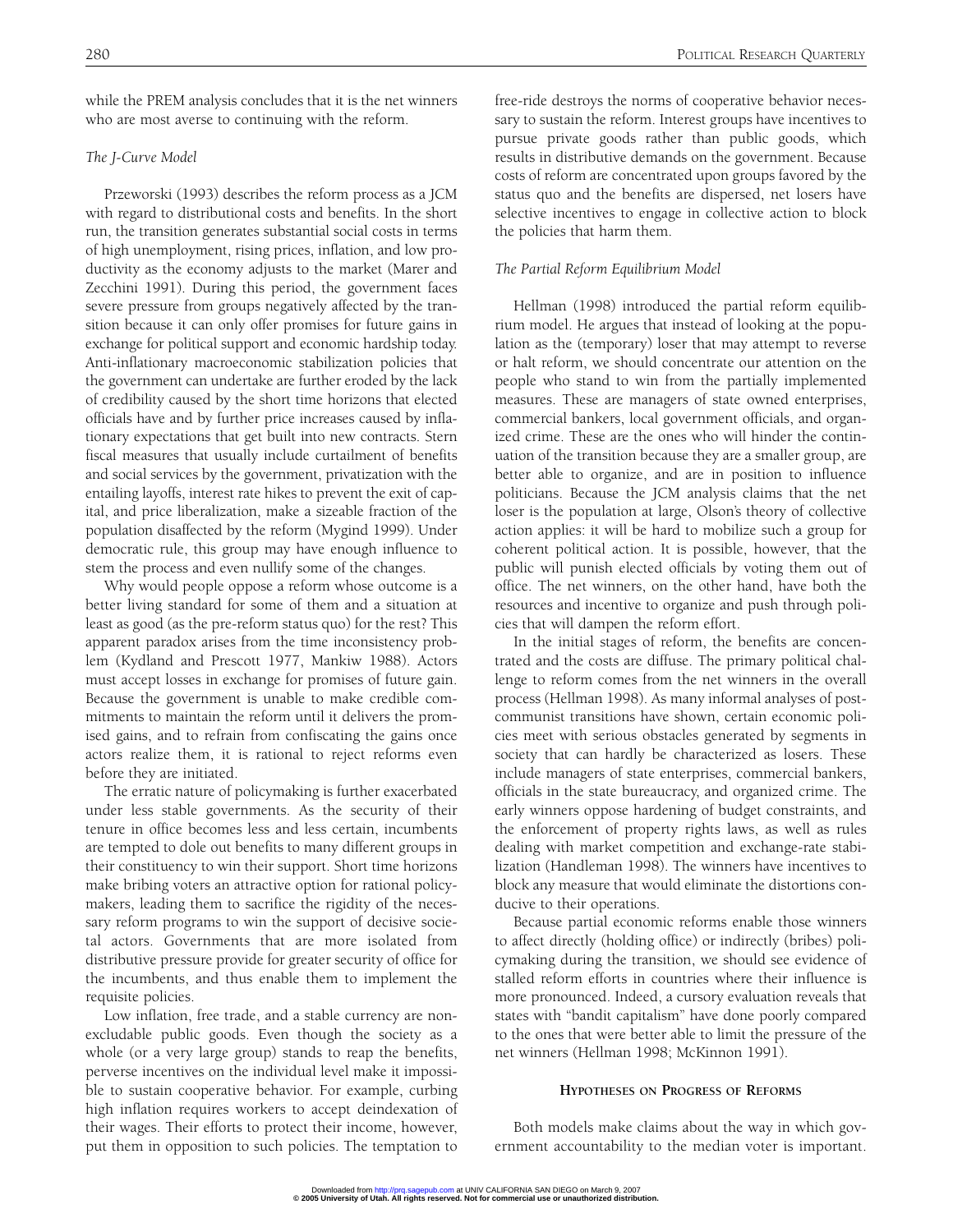In the JCM, governments that are more susceptible to reaction from the losers are less likely to adopt radical comprehensive reforms (ex ante opposition), and are more likely to suffer reversals of reform (ex post reaction). As argued in the previous section, these losers constitute a significant portion of the population as a whole. Therefore, a government that is responsive to the median voter is less likely to reform, while a government that is less accountable to the median voter is more likely to reform. The PREM suggests otherwise—greater participation of losers makes it easier to constrain the winners and therefore sustain reform. Also, as stated earlier, the winners are a small identifiable sector of society, and governments that are more accountable to the median voter are less likely to be captured by those interests. Therefore, a government that is responsive to the median voter is more likely to reform, while a government that is less accountable to the median voter is less likely to reform. Thus, government accessibility, or its accountability to the median voter, can be used to derive the following hypotheses, which form a critical test of the theories:

- H<sub>1</sub>: *Governments that are not responsive to the median voter initiate and sustain comprehensive reforms under JCM. Responsive governments are associated with low levels of reform.*
- H<sub>2</sub>: Government that are responsive to the median voter ini*tiate and sustain comprehensive programs under PREM. Unresponsive governments are associated with low levels of reform.*

The JCM claims that stable governments are able to initiate wider reforms and sustain them against pressure from the opposition. Governments are stable to the extent of their independence from the pull of distributive politics (Haggard and Kaufman 1992). On the other hand, the PREM suggests that secure governments are a consequence of entrenchment of the interests of winners and solidification of their influence. Because of the incentives these winners face, such governments will be averse to implementing and consolidating serious reforms. This model claims that the less stable the government, the more likely are reforms to stick.<sup>2</sup>

It is important to emphasize that the effect of government stability is mediated through the polity type. Governments in a democratic regime with competitive elections survive while they are able to build and maintain the necessary parliamentary majorities. Stability is a reflection of how much popular support these governments enjoy. In an authoritarian regime governments survive while they are able to satisfy the interests of a much smaller constituency

of influential people. Stability is a reflection of how well these governments use their arbitration powers for preferential treatment of these interests.

Thus, we have the following set of hypotheses, which form another critical test of the two theories<sup>3</sup>:

- H3: *Stable governments initiate and sustain comprehensive programs under JCM. Transient administrations are associated with low levels of reform.*
- H4: *Transient administrations initiate and sustain comprehensive and successful programs under PREM. Stable governments are associated with low levels of reform.*

The effectiveness of opposition depends on its size and the resources it can deploy to forward its preferences. Higher levels of unemployment (especially when compounded with a deteriorating social safety net) inflate the size of the constituency that demands revision of the policies that resulted in their loss of jobs. The PREM model does not make any predictions about the effect of unemployment itself.

H<sub>5</sub>: Higher levels of unemployment increase the probability *that reforms will suffer reversal under JCM.*

Before testing these hypotheses, it is necessary to discuss several important aspects of data coding. The following sections also provide the theoretical justification for inclusion of particular control variables.

# **MEASUREMENT AND RESEARCH DESIGN**

# *Measuring Progress of Reforms*

It is very difficult to measure the progress and success of reforms in a way that is comparable across countries and time.4 Since there are no direct measures that can track all countries and all periods, I rely on two proxy indicator variables: inflation management and economic growth.

*Inflation Rate (CPI)*. Stone (2002) shows that bringing inflation under control is crucial for the success of transition. It is inevitable that inflation levels will rise at the beginning of the economic transition. However, the success of reform is predicated upon the government's ability to keep inflation down. Persistent high inflation is a symptom of deeper problems because it results from government

<sup>2</sup> For example, Yegor Gaidar called his government "kamikaze" precisely because he was aware that the sweeping reforms he intended to implement were bound to provoke the reaction of entrenched interests, which were powerful enough to bring the downfall of the administration. This is exactly what happened.

<sup>&</sup>lt;sup>3</sup> There may exist an endogeneity problem here. Even if the hypothesized relationships hold, we may be observing the reverse direction of causality. For example, it may be the case that we are simply finding that high levels of reform cause governments to fall, as opposed to transient administrations conducting more reforms. This issue is resolved in the section entitled Analysis and Discussion which finds that government stability is very weakly associated with reform levels.

In a related paper I explore the hypotheses using the European Bank for Reconstruction and Development measures of transition. These tests support the conclusions in this paper but because data is not available for the entire period, I do not include the results here.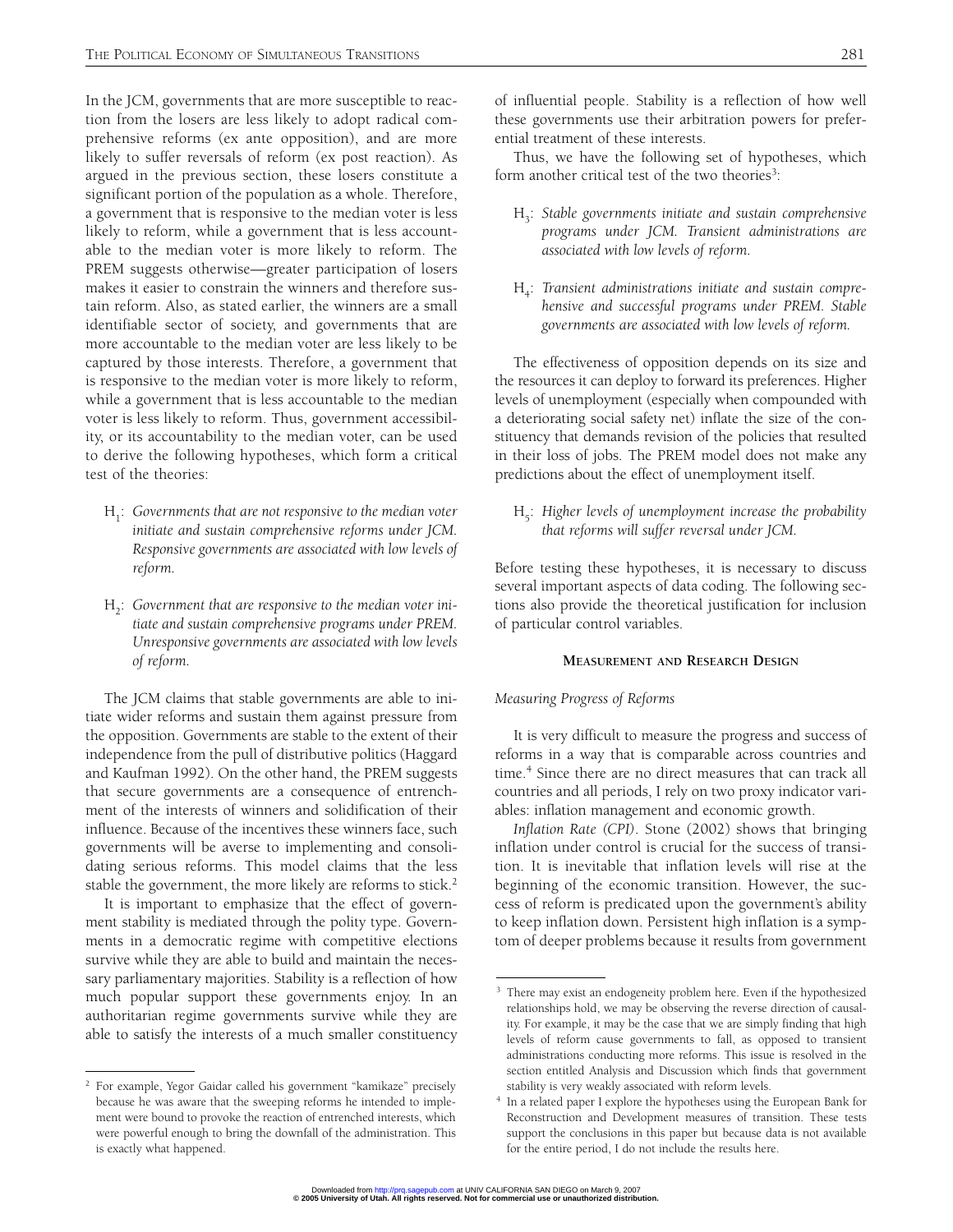policies that have deleterious consequences (Berg 1994), and hence it is an indicator of failure of reforms. Conversely, low inflation is an indicator of government's commitment to reform because it reduces uncertainty about the rate of return and risk, which is an important signal to foreign investors (Maxfield 1997; Sobel 1997). CPI is the annual average percent change in the Consumer Price Index. The series are from International Financial Statistics (IFS), supplemented with data from World Development Indicators (WDI) and European Bank for Reconstruction and Development (EBRD). I use the natural log of the inflation rate.

*Economic Growth (GDPDIFF)*. The ultimate goal of reforms is sustainable economic growth. For the purposes of assessing new production occurring within the borders of the countries, gross domestic product (GDP) is the appropriate measure. It is necessary to make two adjustments to nominal GDP (that is, the value of output at current market prices). First, changes in nominal GDP will be a combination of changes in prices and physical output. Since I am interested in the latter, I use real GDP, which is the value of current output in baseline year prices (here, the year is 1995). Using real GDP makes it possible to determine growth in one country over time. Second, real GDP was adjusted for population size and expressed in terms of U.S. dollars per capita. Using this average income makes the measure of growth comparable across countries.

GDPDIFF is the percent difference between current real GDP per capita and the real GDP per capita of a representative pre-transition year (1987). The series are from WDI, supplemented with data from EBRD.

# *Measuring the Explanatory Variables*

Measuring the influence of winners in a systematic way is extremely difficult, if not impossible. First and foremost, this is so because the winners influence policy through indirect informal pressure or personal contact. Second, locally powerful elites can thwart decisions of the center through illegal means or by exploiting loopholes in existing legislation. These methods can be uncovered by careful case studies but there is no way to quantify them.<sup>5</sup>

*Accountability to the Median Voter (AUTH)*. The index of freedom ranks countries according to their scores in two categories: political rights and civil liberties (Freedom House 1998). This ranking is especially appropriate because it takes into account fairness of elections, the freedom of independent media, and the financial viability of interest groups and NGOs, among other things. Democracies are less likely to permit the winners to consolidate their hold of policy because of transparency associated with

free and fair elections, media independence, and constraints on the executive. At the same time democracies are more likely to allow the losers to organize and influence policy because of their ability to punish elected officials, and create viable interest groups and NGOs without fear of government reprisals. The extent of democratization of a particular regime is a reliable indicator of how responsive the executive is to the median voter. AUTH is the sum of political rights and civil liberties scores, with higher numbers representing fewer rights and liberties.<sup>6</sup>

*Tenure of the Executive (TENURE)*. I measure government stability with the duration of executive's tenure. I use the Hellman-Tucker Executive Powers index updated to 1999 by Stone (2002) to determine whether the President or the Prime Minister is the more influential executive. Table 3 reproduces the index and attending classification of the countries along with the average tenure scores. Tenure is the number of months the current executive has been in existence at the end of the year.

*Unemployment Rate (UNEMP<sub>t-1</sub>)*. The rate of unemployment is the fraction of the economically active population that is excluded from gainful employment. To account for the lag in effects, for each year in the series,  $\text{UNEMP}_{t-1}$  holds the unemployment rate for the preceding year. Data is from WDI, supplemented with data from IFS, EBRD, and national sources.

*Initial State of the Economy (GDP87)*. Initial conditions can play a role in the transitional process (DeMelo, Denizer, Gelb, and Tenev 1997). This variable accounts for structural differences in the levels of social and economic development and is the real per capita GDP in 1987; data from WDI.

*Governing Coalition Fragmentation (GOVFRAG)*. The fragmentation of governments and legislatures influences macroeconomic policy (Haggard and Kaufman 1995). Fragmented governments are unlikely to agree on policy choices either because increasing the number of veto players makes it more difficult to move from the status quo (Tsebelis 1995) or because players try to shift the cost of stabilization between one another (Alesina and Drazen 1991). This variable is the average annual number of parties in the governing coalition; data from Stone (2002).

*Left-Right Partisanship (IDEOLOGY)*. The position that governments occupy along a left-right dimension has significant effects on economic policies (Kitschelt et al. 1999). The extent to which officials can implement their preferences is moderated by the parliamentary support the government commands, which is measured by the percentage of seats controlled by the largest party in the government. The ideology score developed by Stone (2002) is measured on a left-right scale from –10 (extreme left on economic issues) to 10 (extreme right). IDEOLOGY is the left-right

<sup>5</sup> See Stone (2002: 172) for a revealing description of a Russian case in 1996. For the effects of economic reforms and attending inequality on expansion of presidential powers, see Frye (2001). For a recent overview of state capture and corruption, see Hellman, Jones and Kaufmann (2000).

<sup>6</sup> The substantive results do not change if the POLITY IV (Marshall and Jaggers 2002) democracy and autocracy scores are used. The statistical significance on some control variables changes slightly. The results of these robustness checks are in the replication package available from the author's website at http://polisci.ucsd.edu/slantchev/pubs/.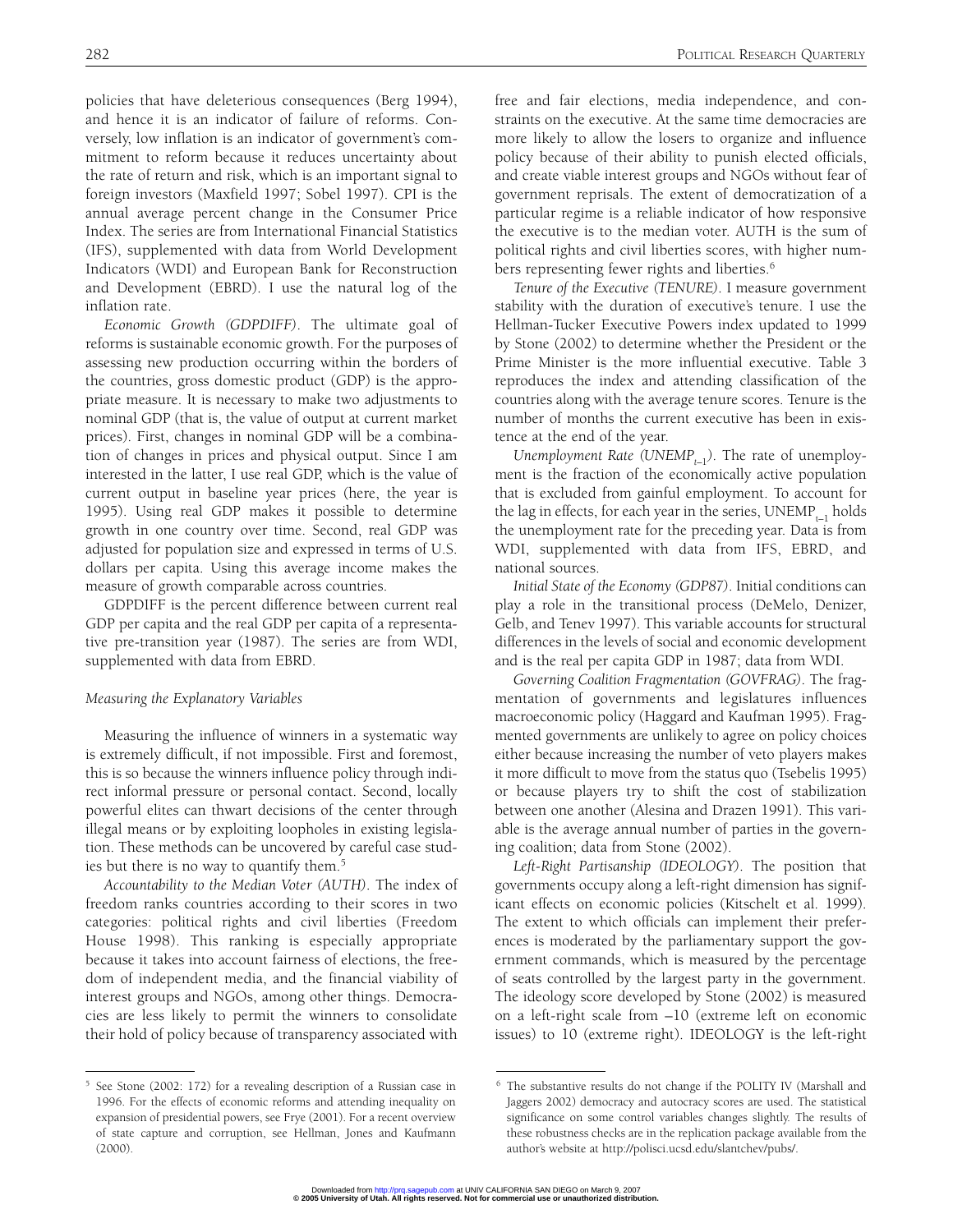score of the largest party in government times the percentage of seats it controls.7

*Influence of the European Union (EUTRADE)*. The accession of Central and Eastern European (CEE) countries to the European Union (EU) heavily influences economic and social policies governments implement during the transition. These policies in turn affect both reforms and the prospects for long-term economic growth (Pinder 1994, Barbone and Zalduendo 1996, Kaminski 1999). Data for the Czech and Slovak Republics, Latvia, and Romania have been adjusted with the FOB/CIF conversion factor recommended by the International Monetary Fund (IMF); data from Directions of Trade Statistics (DOTS).

*International or Civil War (WAR)*. Some countries have been involved in interstate and/or civil wars at various times during the transition (e.g. Armenia 1992-94, Azerbaijan 1992-94, Georgia 1992-94, Russia 1994-96, 1999, and Tajikistan 1992-98 among others). There is a total of 28 country-years with some form of violence. Data from author's calculations and Stone (2002), cross-checked with the PRIO/Uppsala Armed Conflicts Database.

*Foreign Direct Investment (FDI)*. The amount of foreign resources coming into the country reflects the uncertainty associated with such investment (Bond, Chiu and Estache 1995). Economic aid can either help governments in pursuing reforms by offsetting some of the short-term costs (Williamson 1994) or can encourage governments to stall reforms by making the status quo less painful (Rodrik 1996). FDI is the per capita foreign direct investment in US dollars; data from WDI and EBRD.

*Interaction Effects*. Some models include the interaction terms TENAUT and UNEMPAUT to test whether stability and unemployment have effects that vary with the level of democracy.

# *Research Design*

The data analysis uses a Time-Series Cross-Section (TSCS) data set consisting of twenty-five countries for the years 1989-99 for CEE countries, and 1992-99 for Former Soviet Union (FSU) states, or *N* = 210. TSCS data analysis allows for valid generalizations concerning the representative sample of countries across time, but raises statistical problems that standard OLS cannot handle.

It is reasonable to suppose that the variances in the 25 time-series are quite different because macroeconomic and political factors affect the countries in varying degrees

(Greene 2000: 594-99). In addition, it is reasonable to suppose that external shocks affect all countries in the sample, which implies that the error terms should be correlated across panels. A Lagrange Multiplier test rejects the null hypothesis of cross-sectional independence (Greene 2000: 601). The model therefore assumes that the disturbances are groupwise heteroskedastic and contemporaneously correlated across panels. The estimation method for the continuous dependent variables is OLS with Panel-Corrected Standard Errors (OLS-PCSE) (Beck and Katz 1995).

We would expect some form of an autoregressive process to affect the dependent variables. One reason to think that this process might be country-specific is the institutional legacy of the old communist regime (Kitschelt et al. 1999; Elster, Offe, and Preuss 1998). However, Beck and Katz (1996) argue against unit-specific serial correlation and propose that it is better to assume a common AR(1) process or use a lagged dependent variable instead. To properly account for effects of previous performance, the estimations use the lagged dependent variable method. I present major findings with Monte Carlo simulations that account for estimation and fundamental uncertainty (King, Tomz, and Wittenberg 2000).

The presence of multiplicative terms in some of the statistical models also requires attention. It is very common for the main variables to lose statistical significance when the variable also appears in an interaction term. This is not due to multicollinearity, as usually asserted, but is rather the result of the conditionality of estimates. The coefficient of the multiplicative term is the change in the slope of the dependent variable on the principal explanatory variable conditional on a one-unit change in the other principal variable in the interaction term. The effect must be calculated for particular values of the second variable (Friedrich 1982: 326).

#### **ANALYSIS AND DISCUSSION**

Tables 4 and 5 in the appendix show the effects of the explanatory variables on inflation rate management (a short time-horizon reform) and on real economic growth (long time-horizon reform). The running example for all statistical simulations uses a hypothetical country where pretransition development, trade with EU, and foreign investment are at their medians, there is no war, and all other variables are at their means.

WAR retains statistical significance in seven models and has a very strong negative effect on the government's ability to pursue economic reforms.

GDP87 is not statistically significant in any of the four models of inflation. While pre-transition income is not very important for government's ability to handle short-term reforms, it has a strong and positive effect on the prospects for long-term growth, consistent with arguments advanced by Stark and Bruszt (1998).

GOVFRAG is not statistically significant in any of the models of economic growth, but it is highly significant in all four models of inflation. The expected inflation rate is 88

<sup>7</sup> The scale is based on "perceived or announced policy preferences of the governments before taking office." Since the rules of forming coalitions differ across countries and because the ideological position is idiosyncratic, this measure should be treated with great caution. However, recent studies have found that the percentage of seats held by Communists are important in determining the success of reform (Åslund, Boone, and Johnson 1996, Hellman 1996, Fish 1998). Because there are strong reasons to believe that such a variable is significant, dropping it completely would lead to specification error.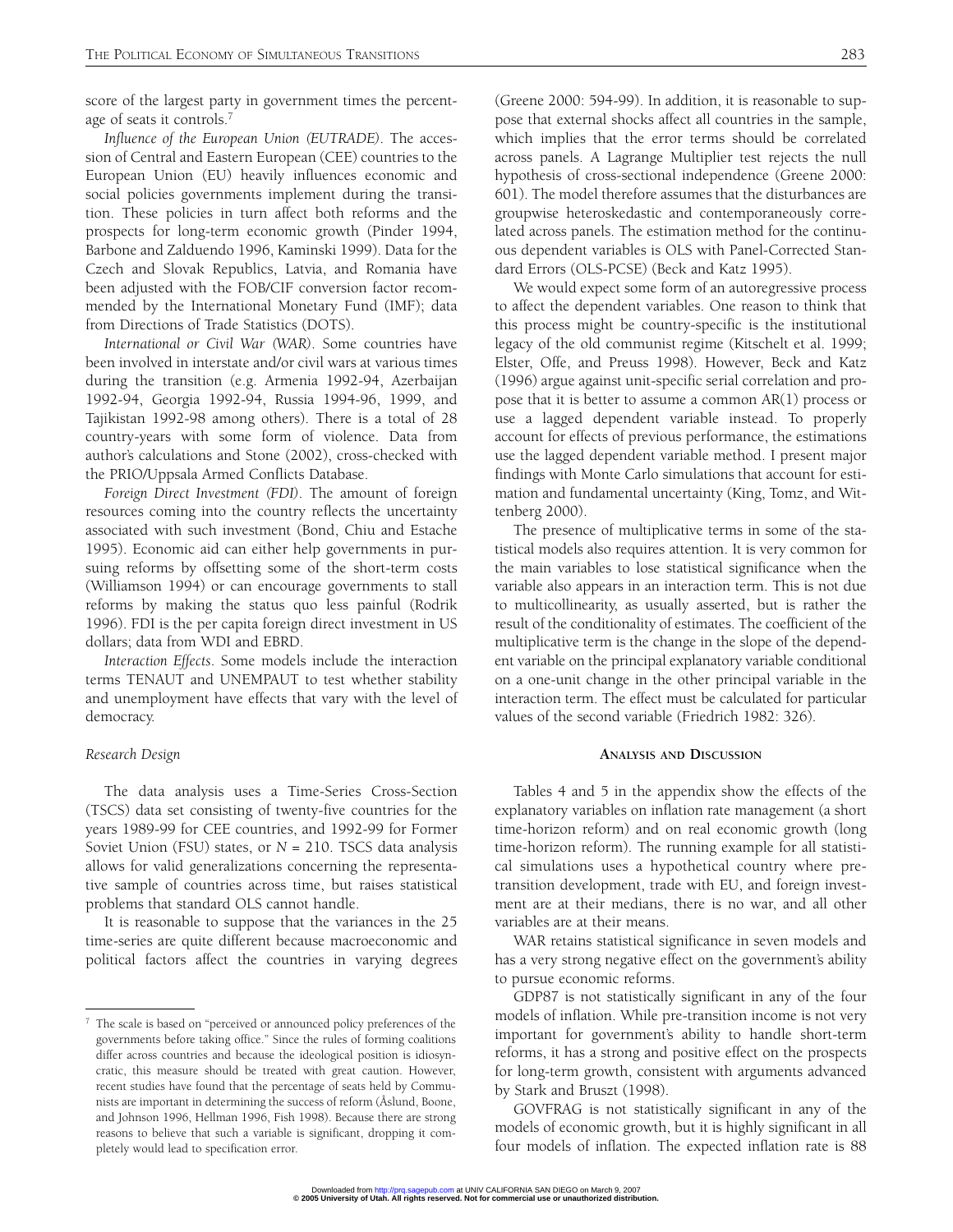| $\equiv$ LABLE 1<br>ANALYSIS OF INTERACTION EFFECTS |            |             |             |  |
|-----------------------------------------------------|------------|-------------|-------------|--|
| Variable                                            | $AUTH = 3$ | $AUTH = 8$  | $AUTH = 14$ |  |
| Inflation Rate                                      |            |             |             |  |
| Model 3                                             |            |             |             |  |
| <b>TENURE</b>                                       | $-.0185**$ | $-.0238***$ | $-.0303***$ |  |
|                                                     | (.0067)    | (.0051)     | (.0068)     |  |
| $UNEMP_{t-1}$                                       | $-.0284$   | $-.0368*$   | $-.0469$    |  |
|                                                     | (.0212)    | (.0157)     | (.0460)     |  |
| Model 4                                             |            |             |             |  |
| <b>TENURE</b>                                       | $-.0103$   | $-.0185***$ | $-.0284***$ |  |
|                                                     | (.0067)    | (.0045)     | (.0065)     |  |
| $UNEMPt-1$                                          | $-.0188$   | $-.0680***$ | $-.1270*$   |  |
|                                                     | (.0224)    | (.0182)     | (.0519)     |  |
| Economic Growth                                     |            |             |             |  |
| Model 3                                             |            |             |             |  |
| <b>TENURE</b>                                       | $.0821*$   | $.1040***$  | $.1302***$  |  |
|                                                     | (.0323)    | (.0213)     | (.0267)     |  |
| $UNEMPt-1$                                          | .5949 ***  | $.3097***$  | $-.0327$    |  |
|                                                     | (.1585)    | (.0825)     | (.2426)     |  |
| Model 4                                             |            |             |             |  |
| <b>TENURE</b>                                       | .0661      | $.0935***$  | $.1264***$  |  |
|                                                     | (.0348)    | (.0205)     | (.0261)     |  |
| $\ensuremath{\mathrm{UNEMP}_{\mathrm{t-l}}}$        | .4982 ***  | .3343***    | .1376       |  |
|                                                     | (.1518)    | (.0818)     | (.2484)     |  |

 $\equiv$  TABLE 1

Coefficients and standard errors computed for three values of AUTH.

\*\*\**p* < .001; \*\**p* < .01; \**p* < .05

percent for a one-party government, and 42 percent for a four-party coalition. Party fragmentation does not appear to endanger reforms, which directly contradicts the JCM because the inherent need to strike bargains with coalition partners does not lead to compromise with reforms. Fragmentation may make it harder to arrange deals under the table to satisfy particularistic interests, as the PREM predicts.

IDEOLOGY is statistically significant in all four models of economic growth, but in no model of inflation. Left-wing governments are associated with higher economic growth than right-wing governments. However, in many countries, right-wing democratic governments presided over the initial most painful reforms, and saw the largest declines in output. Their left-wing successors came to direct the recovery, which may not have been forthcoming without the initial decline.

EUTRADE is borderline significant in the two models of inflation where it appears, and is not statistically significant in any of the models of economic growth. I conjecture that the EU affects the transition through its insistence on institutionalizing democracy, in which case AUTH picks up the effect.

FDI is statistically significant in all models except the most restricted model of economic growth. It has a strong positive effect on reforms, which supports the arguments in Williamson (1994), and Bond, Chiu, and Estache (1995).

All three principal variables are statistically significant in all eight models. See Appendix, and note that the standard errors reported in the third and fourth columns of Tables 4 and 5 should be interpreted as conditionals because of the presence of interaction terms. I computed the coefficients of TENURE and UNEMP $_{t-1}$  for several different values of AUTH with results reported in Table 1.

It is evident from this table that both variables retain statistical significance when evaluated conditional on AUTH being different from 0.8 The following discussion utilizes the estimates from the richest model (Model 4).

# *Accountability to the Median Voter*

AUTH is highly statistically significant in seven of the eight models. It retains the significance in the presence of interaction terms in all cases except one. In order to examine the behavior of AUTH, I performed Monte Carlo simulations for polities over the entire observable range in the

<sup>8</sup> It is worth noting that the lowest possible value AUTH can take is 2 (3 in this data set), which means that the result reported by standard regression is conditional on an impossible value.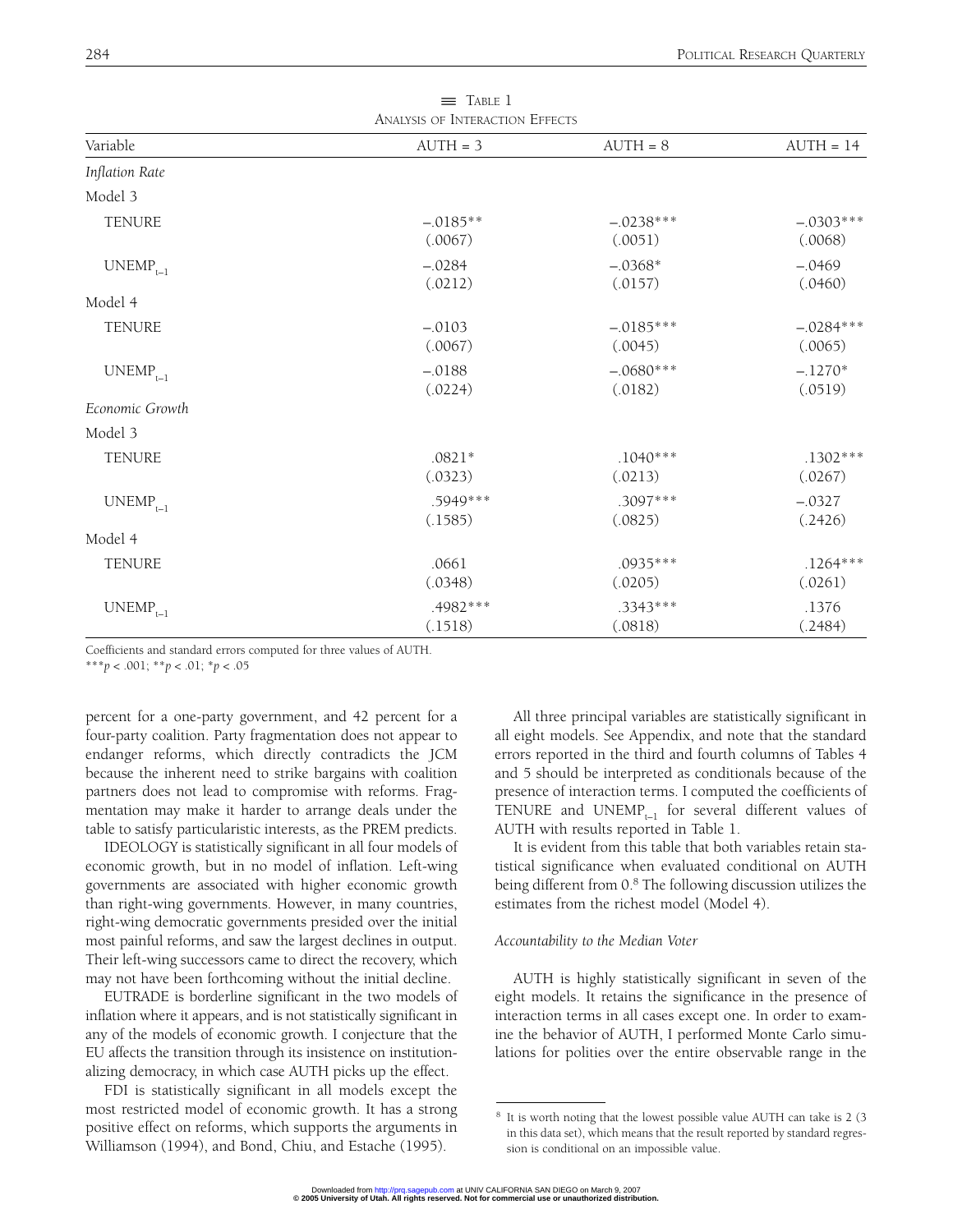$\equiv$  Figure 1 PREDICTED INFLATION LEVEL AND GDP GROWTH BY POLITY TYPE



Vertical lines indicate 95% confidence intervals, the horizontal lines represent expected values.

data set and computed 95 percent confidence intervals for the predicted inflation levels and GDP growth. Figure 1 demonstrates what happens to the dependent variables when the polity type goes from democratic (3) to authoritarian (14). In both cases, I set the pre-transition income level, trade with the European Union, and foreign investment to their median values, party fragmentation and ideology to their means,WAR to 0, government tenure to 24 months, and unemployment to 10 percent.

The two panels in the figure show that more democratic polities unquestionably do better than authoritarian polities in both types of reforms. The expected inflation for the hypothetical country is around 55 percent if it is a democracy and over 110 percent if it is authoritarian. Notice, however, that while the prediction is relatively tight for more democratic regimes, the confidence intervals widen considerably once the authoritarianism score reaches 9 (Georgia). The performance of authoritarian polities varies from doing as good as democracies to doing far worse (the upper bound on the intervals is in excess of 200 percent). Although authoritarian countries can exhibit inflation levels comparable to democracies, they are almost certain to suffer bouts of hyperinflation over 100 percent, something that is not likely to happen to democracies. Thus, although it is possible that authoritarian regimes manage inflation well, success in their performance appears to be more sporadic, and the probability of really excessive inflation is very high.

The results from the model of economic growth are unequivocal. Although all polities are expected to decline in terms of real GDP, democracies do not decline nearly as dramatically as authoritarian regimes. The 95 percent confidence intervals are very tight regardless of polity type because of little estimation uncertainty. An established democracy is predicted to decline by less than 24 percent, while the corresponding prediction for an authoritarian regime is around 32 percent. Even the most optimistic prediction at the upper bound of the confidence interval for an

authoritarian country is worse than the most pessimistic prediction at the lower bound of the confidence interval for a democracy.

These findings support the PREM with respect to the first set of hypotheses: *democracies adopt more comprehensive reform programs and are more successful in the consolidation of these programs*. Extensive reforms do not appear to endanger the consolidation of democratic norms and governance. Although non-democracies may be able to manage inflation just as well as democracies, they are more likely to suffer hyperinflation. Democracies also enjoy far better prospects for long-term economic development.

#### *Unemployment Rate*

Unemployment is highly statistically significant in all models, and in the models of economic growth, it retains its significance in the presence of interaction terms. Theoretically, we would expect that the degree to which the disadvantaged are able to press their claims is moderated by the extent to which they can mobilize in coalitions seeking policy change and the extent to which the government is susceptible to such pressures. More democratic governments are more likely to react to demands from the unemployed than authoritarian ones. In addition, more open polities make it easier for interest groups to organize in support of their claims.

The analysis of interaction effects in Table 1 shows that unemployment indeed affects democracies and non-democracies differently, and the effect also varies by reform type. With respect to management of inflation, unemployment has no statistically discernible impact on democratic polities, but strongly affects mid-range countries, like Russia, Ukraine, Moldova, and Romania. The effect is again muted for authoritarian polities. With respect to economic growth, unemployment has a very strong influence on democratic to midrange polities but does not seem to affect non-democracies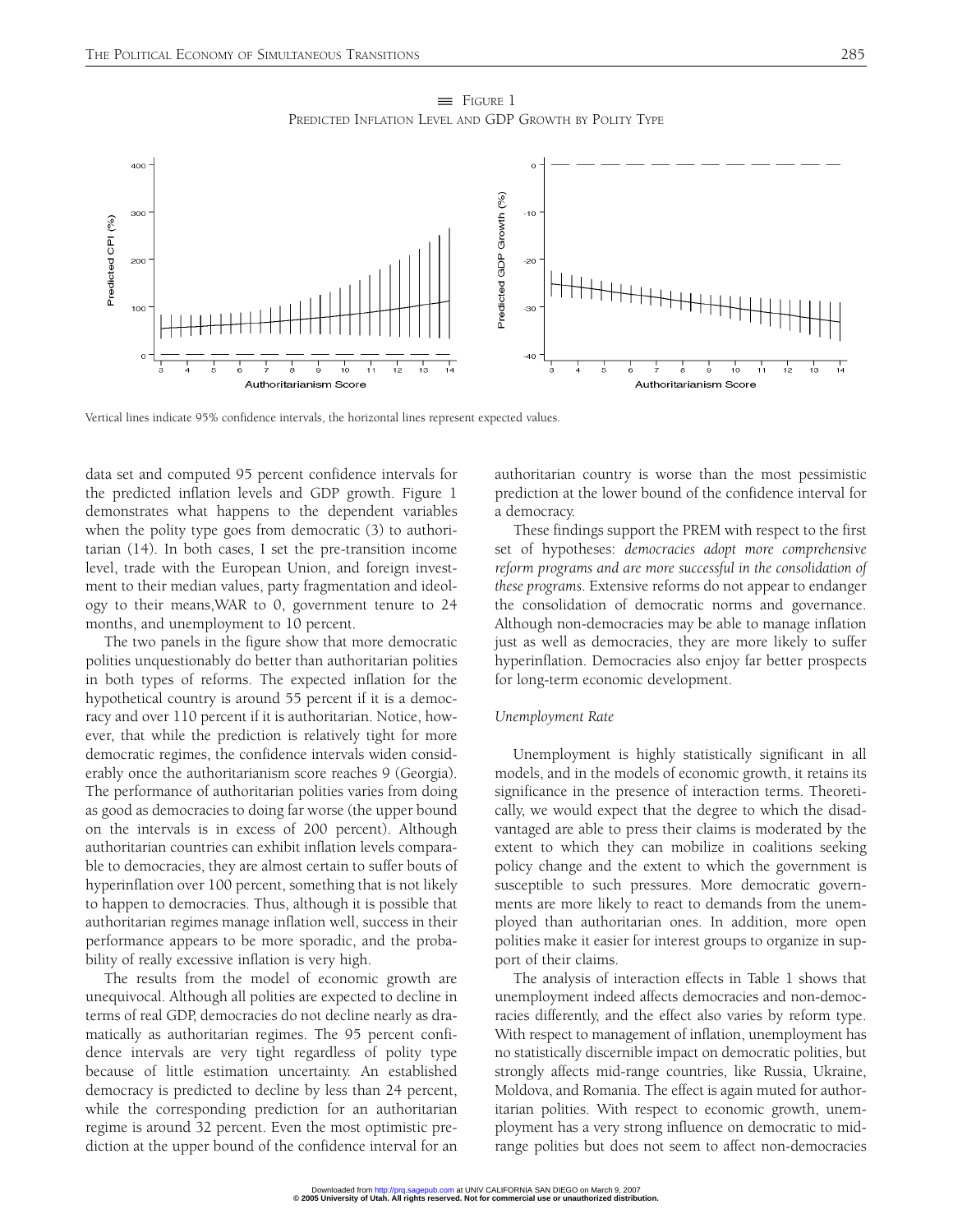| ANALYSIS OF THE EFFECT OF UNEMPLOYMENT |                    |                    |                    |
|----------------------------------------|--------------------|--------------------|--------------------|
| Variable                               | $AUTH = 3$         | $AUTH = 8$         | $AUTH = 14$        |
| Inflation Rate                         |                    |                    |                    |
| 4 percent                              | 57.40              | 97.63              | 192.00             |
|                                        | (37.86, 84.64)     | (65.97, 136.25)    | (92.65, 345.73)    |
| 20 percent                             | 44.15              | 34.98              | 39.07              |
|                                        | (21.87, 84.04)     | (16.31, 68.16)     | (3.33, 166.75)     |
| Economic Growth                        |                    |                    |                    |
| 4 percent                              | $-27.75$           | $-30.19$           | $-33.12$           |
|                                        | $(-30.45, -25.11)$ | $(-31.87, -28.36)$ | $(-36.13, -30.35)$ |
| 20 percent                             | $-19.78$           | $-24.83$           | $-30.89$           |
|                                        | $(-24.40, -14.98)$ | $(-27.58, -22.19)$ | $(-39.50, -22.22)$ |

 $\equiv$  TABLE 2

95 percent confidence intervals in parentheses below the expected values.

much. Thus, it is necessary to analyze the effect of unemployment carefully, keeping this conditionality in mind.

To examine the effect of different levels of unemployment, I conducted a fitted values analysis, where all control variables were set as in the running example, and tenure was set to the median of 30 months. The results are reported in Table 2.

The table presents three sets of predictions for each of the two dependent variables. The level of democracy varies from high (AUTH = 3) to mid-range, to low (AUTH = 14). I computed expected values and 95 percent confidence intervals for the predictions.

As expected, unemployment influences different governments to varying degrees. However, its impact is the same regardless of polity type: Higher levels of unemployment are associated with lower inflation rates and higher economic growth. Consider economic growth first. A democratic country with 4 percent unemployment is expected to decline by 28 percent, but only 20 percent if the unemployment is 20 percent. Although the improvement for authoritarian regimes is not quite as dramatic, it is nevertheless sizeable: from 33 percent in the first case, to 31 percent in the second. Thus, democracies are more sensitive to unemployment, which is hardly surprising, but high levels of unemployment are not associated with lower growth.

The situation with inflation is very similar. A democratic regime is expected to have an inflation rate of 57 percent with 4 percent unemployment, and 44 percent with 20 percent unemployment. The reduction of expected inflation for authoritarian regimes is quite big: from 192 percent in the first case to 39 percent in the second. It is worth noting that even though democracies always do significantly better than authoritarian regimes when the unemployment is low, they may not necessarily do so if the unemployment is high. Thus, democracies are more sensitive to unemployment with respect to inflation as well. Still, authoritarian regimes are very likely to experience hyperinflation, as about half of the confidence interval is larger than the upper bound of the

interval for a democracy (which is bounded away from hyperinflation). In addition, note that, as Table 1 shows, the impact of unemployment is not statistically significant for democracies.

These findings are quite strong and fail to support the predictions of the JCM with respect to  $H<sub>5</sub>$ . Although unemployment affects democracies differently than authoritarian regimes, rising levels of unemployment are associated with better management of inflation, and higher rates of economic growth. Democracies have better prospects for longterm growth than authoritarian polities regardless of the levels of unemployment. Although non-democracies may do as well as democracies in reducing inflation under high unemployment, they are still more likely to experience hyperinflation.

Although the PREM does not make predictions with respect to the unemployment rate, the finding that democracies do qualitatively differently than authoritarian regimes regardless of the unemployment levels, is significant and consistent with the expectations of the model.

#### *Tenure of the Executive*

By itself, TENURE is statistically significant in four models and fails to achieve significance in the other four that include the multiplicative terms (which is not surprising). The analysis of interaction effects in Table 1 reveals that TENURE is generally not statistically significant for democracies but is highly significant for non-democracies, where its substantive impact is stronger as well. This difference persists for both dependent variables, unlike the effect of unemployment. The fact that government instability (usually associated with democracies) does not have a statistically discernible impact for democracies immediately makes the JCM suspect because instability seems irrelevant precisely where it is supposed to have the largest negative effect.

To examine the effect of government stability, I conducted Monte Carlo simulations using different lengths of executive's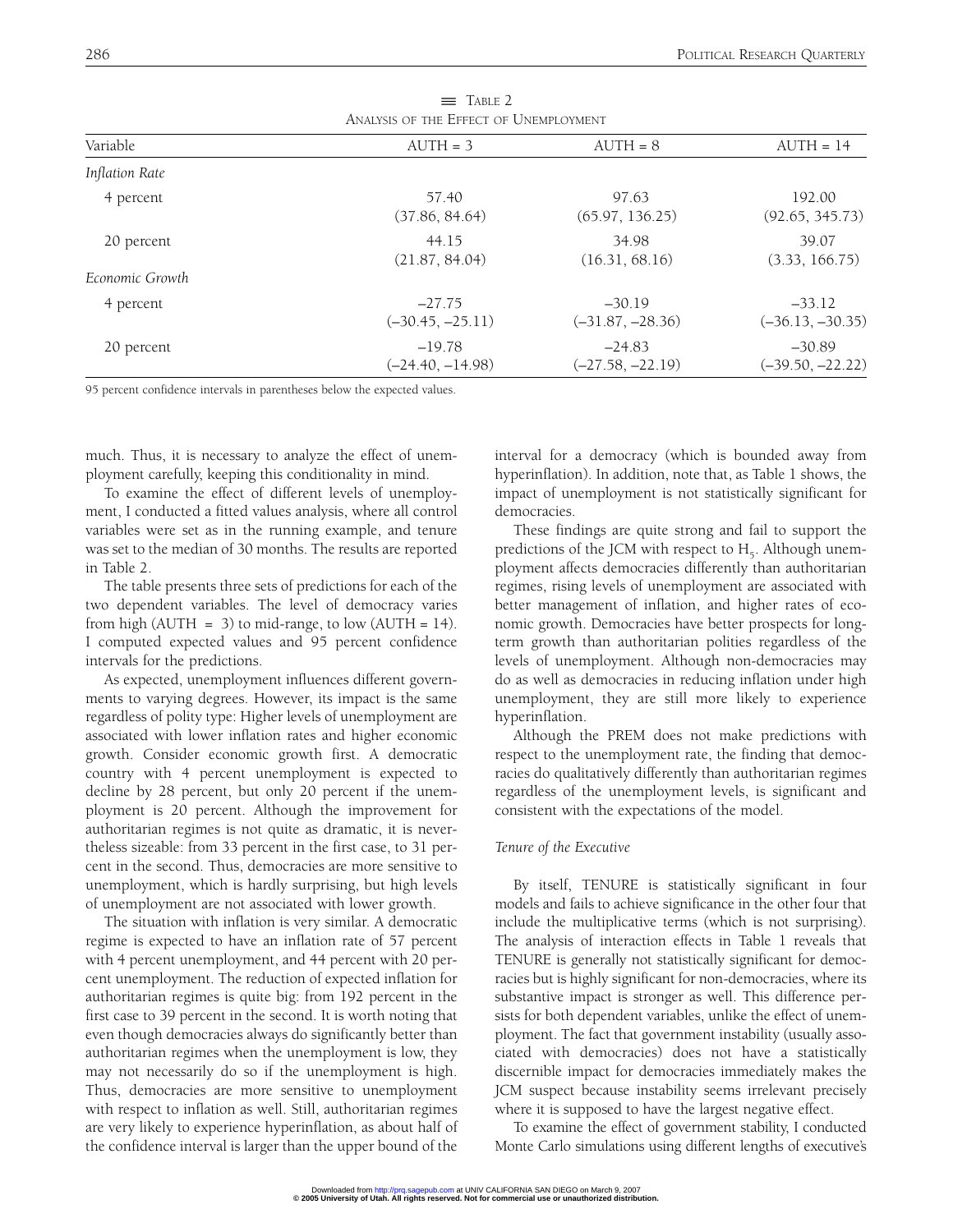



Vertical lines indicate 95% confidence intervals, the horizontal lines represent expected values.

tenure. All control variables were set as in the running example. Figure 2 demonstrates what happens to the expected inflation (upper panels) and GDP growth (lower panels) when tenure varies between 6 months and 10 years and unemployment is at 4 percent (left panels) or at 20 percent (right panels). Because we already know that we need to account for different polity types, the plots have two simulations, one for a democracy, and another for an authoritarian regime.

The four panels in Figure 2 show that the impact of government stability is much weaker in democracies, although it is in the direction predicted by JCM. Generally, executives with longer tenure are associated with lower inflation rates and higher GDP growth, regardless of polity type. The substantive effect is especially pronounced in non-democracies (notice how their slopes of expected values are much steeper than the slopes for democracies).

Consider the lower two panels that represent predictions about economic growth. As a whole, democracies tend to do better at any level of stability. However, once the tenure of the executive exceeds 4 years, non-democracies that perform best may begin approaching the worst democratic performers. It is worth noting that the effect is stronger when unemployment is low: Authoritarian polities seem to be able to reach growth levels closely comparable to that of democracies. When unemployment is high, however, non-democracies perform

poorly and even after ten years in office, their executives will not be able to attain the expected growth of democracies.

Consider now the upper two panels that represent predictions about the inflation rate. TENURE is extremely important for authoritarian regimes and it does reduce expected inflation quite dramatically. Stability is basically irrelevant for performance of democracies, as expected from the analysis of interaction effects. Notice, however, that when unemployment is high, authoritarian regimes that last for more than 2 years are expected on the average to be associated with lower inflation than democratic regimes with comparable tenure. When unemployment is low, the overtaking in performance does not occur until the executive has lasted around eight years. With respect to inflation, stable democracies may actually do worse than stable non-democracies.

Under the JCM, the concern with cabinet instability comes from the supposed inability of short-lived governments to pursue reforms consistently. In other words, one would expect the effect of tenure to be very strong in democracies and much weaker in authoritarian states, where the executive is mostly insulated from pressure. Figure 2 shows the exact opposite: Stability has a more pronounced beneficial impact in authoritarian regimes, and is only weakly associated with improvements for democracies. One likely explanation for that is suggested by recent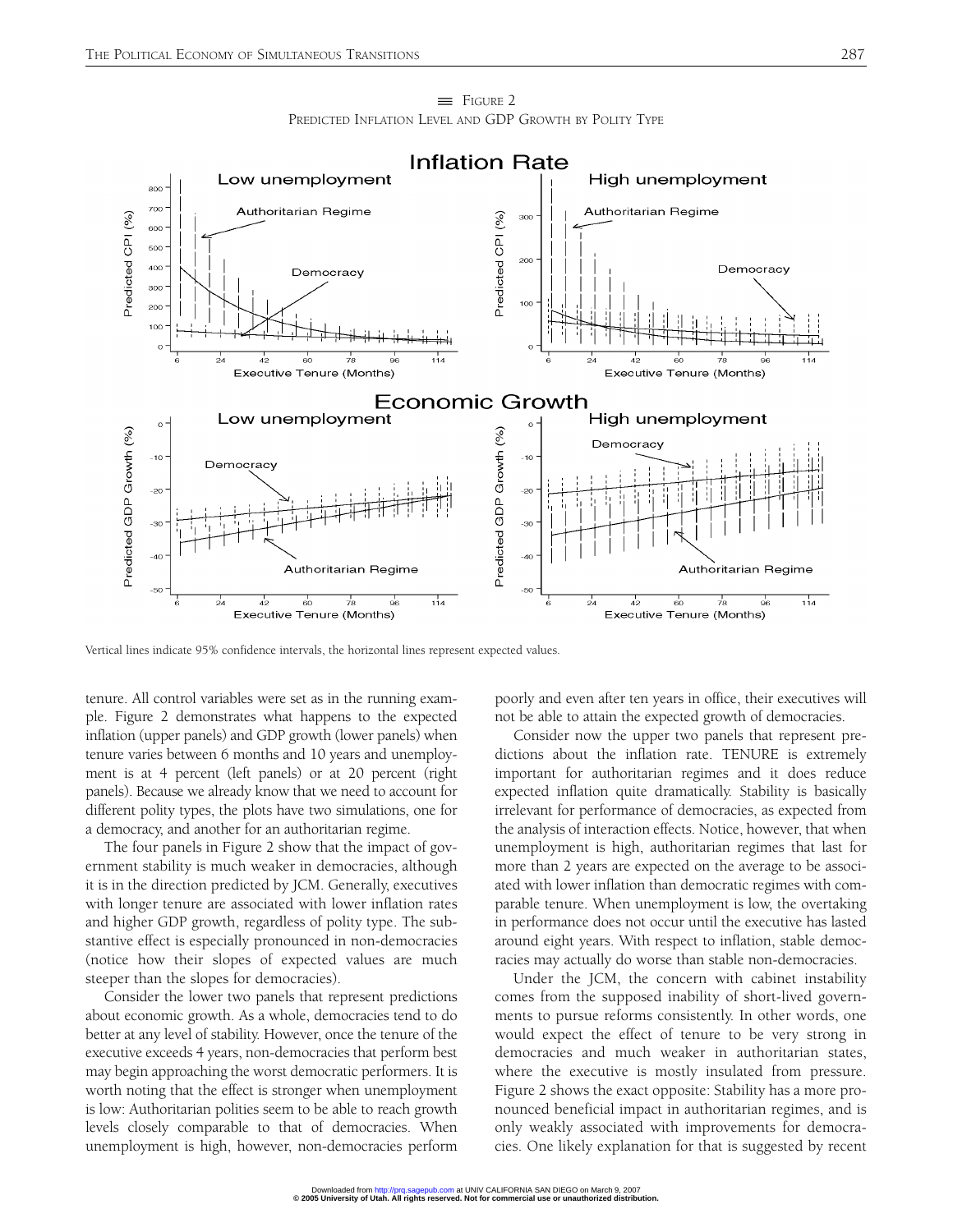analyses of voting behavior in post-communist democracies, which demonstrate that voters are not motivated by economic concerns and do not punish governments for introducing reforms (Przeworski 1996; Powers and Cox 1997). On the other hand, authoritarian regimes are more dependent on economic performance for their survival, because they derive their legitimacy mostly from this performance, and not from democratic procedures (Huntington 1993). The combination of empirical findings for voters in democracies and Huntington's conjecture about authoritarian regimes finds empirical support in the analysis of short-term reforms.

The general conclusion is that TENURE has a directional impact consistent with the expectations of JCM in  $H<sub>2</sub>$ . However, that conclusion must be tempered by three findings. First, government tenure does not exert a strong effect independent of polity type. Second, its beneficial influence is more pronounced in authoritarian regimes, contrary to the expectations of the JCM. Finally, with respect to economic growth, the difference in performance between democracies and authoritarian countries is great: regardless of tenure length, democracies have better prospects for long-term development than non-democracies.

## *Simulation of Inflation Rate Dynamics*

The findings thus far present us with somewhat mixed evidence. There is very strong support for PREM prediction from  $H_2$ , and the lack of support for the JCM prediction from  $H<sub>5</sub>$  can also be interpreted in favor of PREM. However, for  $H<sub>3</sub>$ , TENURE seems to have the effect expected by JCM. On the other hand, Table 1 shows that this effect is strongly conditional on AUTH. Because the effect is not monolithic, it is worth investigating carefully the interaction of the three main components.

Since democracies generally have better prospects for long-term economic growth regardless of the other factors, the critical puzzle is presented by inflation. To obtain insight into the dynamics of inflation rate management, I conducted simulations to see how a permanent one-time change in the level of democracy would affect government's ability to cope with inflation over a ten year period. Because I am interested in the effects of government stability and unemployment, I conducted simulations of inflation rate trajectories for four different hypothetical polities.

All four hypothetical countries begin at "year 0" with median values for pre-transition development level, trade with the European Union, and foreign investment; with the means for ideology and party fragmentation; and no involvement in war. The four baseline cases are then differentiated on the basis of executive's tenure and the rate of unemployment. Country A has low unemployment (5 percent) and short-lived governments (one year). Country B has low unemployment but stable governments (five years). Country C has very high unemployment (20 percent) and short-lived governments. Finally, Country D has high unemployment and stable governments. These countries

correspond to the four panels in Figure 3. All countries begin with 20 percent inflation.

As discussed in the previous section, government stability has little to do with the expected trajectory of inflation. When unemployment is low, democracies universally do better. The sole exception is the small possibility that a stable authoritarian regime might experience better inflation in "year 0" (lower left panel). The trajectories, however, quickly settle: with short-lived governments, the expected difference in inflation is enormous, well in excess of 1000 percent. With long-lived governments, the difference is smaller, but sizeable at over 60 percent. Without doubt, democracies are expected to do very well with respect to inflation when unemployment is relatively low.

When unemployment is high, however, democracies may run into problems, regardless of how stable the cabinets are. Generally, authoritarian regimes will be expected to do better in terms of inflation rate management, although to a far more modest degree. While short-lived authoritarian executives take longer to overtake similarlylived democratic cabinets in performance (around the third year, as opposed to immediately for long-lived executives), they nevertheless do so, and the difference settles at around 20 percent. The corresponding difference with longtenured governments is around 10 percent, also in favor of authoritarian regimes. Although this particular finding lends modest support to JCM, it should be interpreted with caution because UNEMP $_{t-1}$  was not statistically significant for democracies.

Overall, the simulation reveals that democracy, executive tenure, and unemployment interact in a complex, nonmonolithic way. However, their combined effect on inflation is not difficult to predict based on the findings. When unemployment is relatively low, democracies outperform nondemocracies by a huge margin, regardless of government stability. When unemployment is very high (20 percent in our case), democracies may do a little bit worse: between 10 and 20 percent, depending on government stability.

The evidence is thus overwhelmingly in support of PREM.<sup>9</sup> First, democracies usually succeed in managing inflation, and even under the worst unemployment, nondemocracies are not expected to outperform comparable democratic polities by much. The difference is drastic, and in favor of democracies, when unemployment is low. Government stability has a very weak effect on inflation, and the effect is nonexistent for democracies.

# **CONCLUSION**

The data do not support the contention of the JCM that losers will oppose the transition to any significant degree. They provide solid support for the predictions of the PREM,

Recall that inflation was the toughest test of performance. The situation with long-term growth does not exhibit any ambiguities: all PREM hypotheses are supported, and the JCM hypothesis with respect to unemployment is rejected.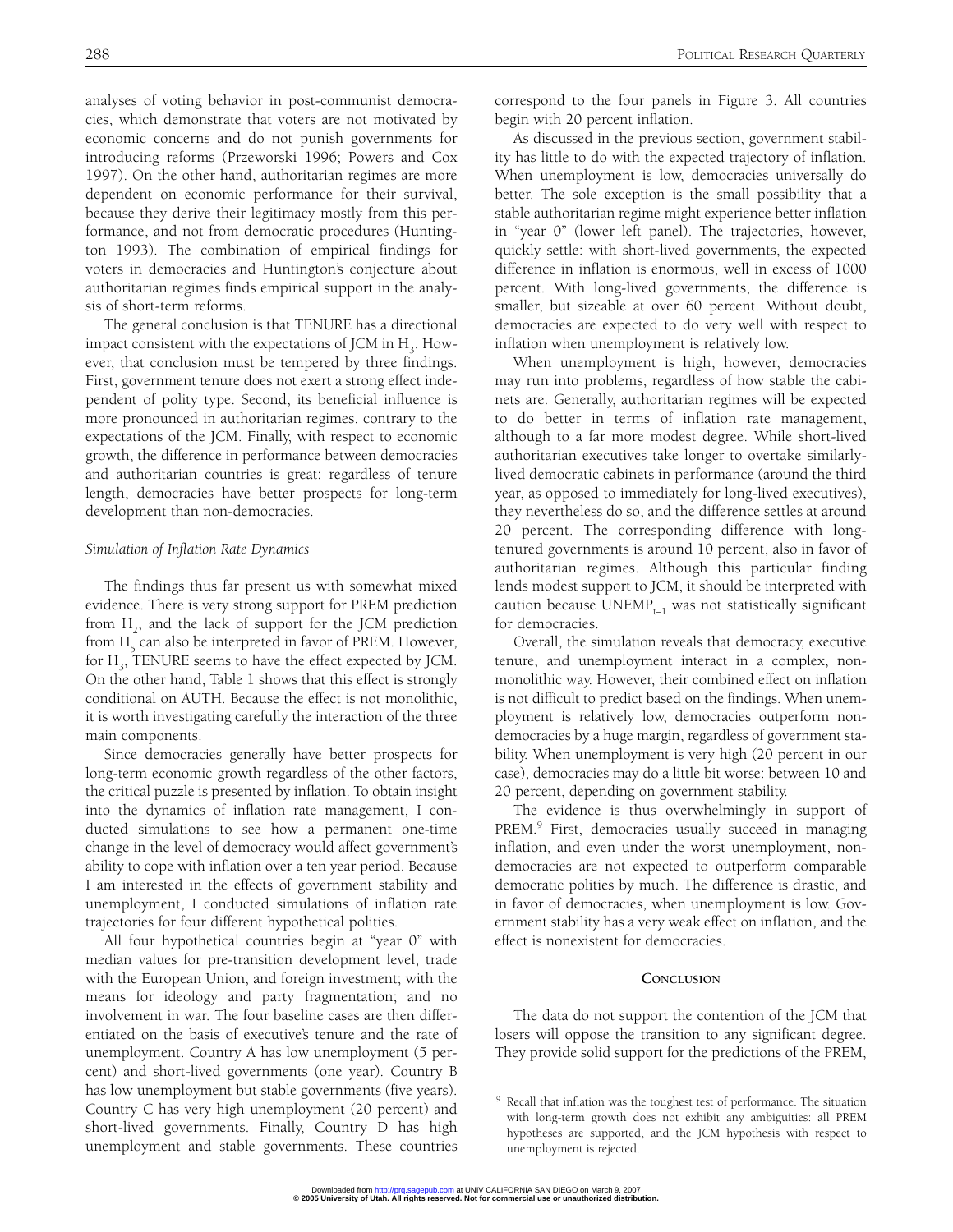

 $\equiv$  FIGURE 3 SIMULATED INFLATION RATE DYNAMICS

The panels depict the 99% confidence intervals of the change in inflation rate in response to a one-time change from authoritarianism to democracy. The dotted lines indicate no change.

which implicates the winners, and not the losers, as the main opposition to reform consolidation.

It is not the dispersed benefits and concentrated costs that drive the mechanics of opposition to reform. It is the pattern of concentrated gains accruing to those who benefit from the partially implemented programs, that forms the impetus behind the (often covert) hostility to the continuance and completion of transition. These winners enormously profit from the uncertain legal environment, the personal connections with the ruling elite, the often murky dealings with banks, and the availability of government subsidies to faltering enterprises frequently shadowed by their own private firms. These people rationally oppose any further change in the economic, political, and legal situation, which would jeopardize their personal wealth and clout. It appears that the only way to counteract their power is to neutralize it through democratic means.10

<sup>10</sup> It is worth emphasizing that the aggregate analysis cannot probe the microfoundations of the rival theories. However, the results demonstrate that the aggregate trends are consistent with one of the models, not the other.

This article not only tested two rival theories that explain the patterns of simultaneous transitions, but also addressed several widespread notions in the literature often taken for granted. It showed that a more accessible government will not necessarily pander to the demands of the people least benefiting from its policies. The analysis further showed that even drastic reduction in welfare for many people (reflected in high levels of unemployment) does not directly translate in a change of course in the economic program. These findings are encouraging for the prospect of simultaneous transitions because they demonstrate that (1) democracy is not incompatible with austere economic policies, (2) frequent cabinet changes may actually be beneficial for the integrity of the political regime, and (3) it might be the case that a more open society and accessible government are prerequisites for a successful transition. Whether the last one is because of some inspiring qualities of being under democratic rule, or because being under such rule alters the calculations of expected benefits, remains to be seen.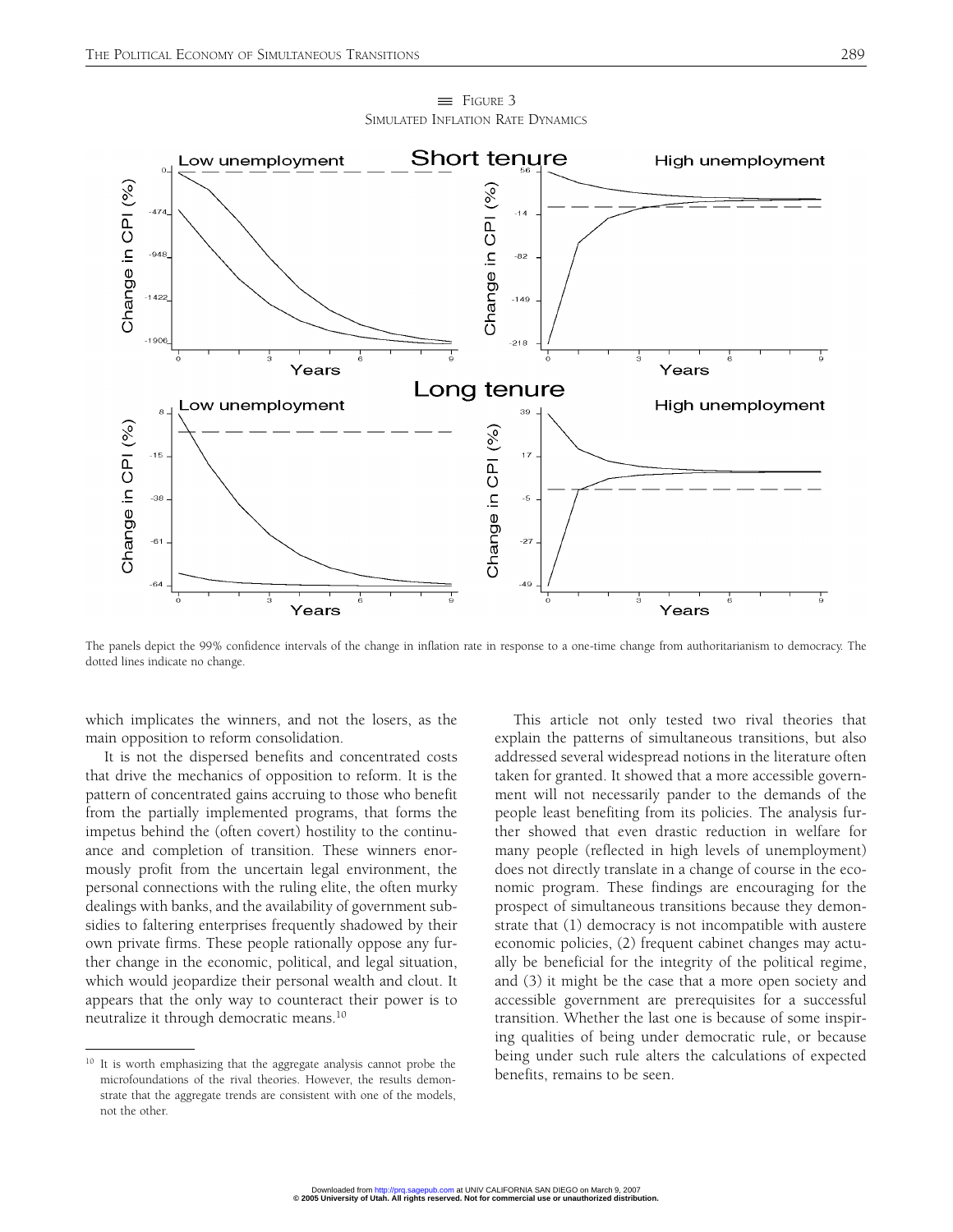# Country Years H-T Type Tenure Albania 1991–99 7 Mixed 23.43 Armenia 1992–95 14.5 Presidential 33.00 1996–99 8 Mixed 26.94 Azerbaijan 1992–99 21 Presidential 38.21 Belarus 1992–99 18 Presidential 32.69 Bulgaria 1990–99 1 Parliamentary 15.03 Croatia 1991–99 9 Presidential 65.84 Czech Rep. 1990–99 3 Parliamentary 25.93 Estonia 1992–99 4.5 Mixed 29.20 Georgia 1992–94 8 Mixed 17.53 1995–99 20.5 Presidential 70.00 Hungary 1990–99 6 Mixed 44.47 Kazakhstan 1992 12 Presidential 34.00 1993–99 18 Presidential 82.00 Kyrgyz Rep. 1992 11 Presidential 27.00 1993 13 Presidential 39.00 1994–99 14 Presidential 81.00 Latvia 1992–97 3 Parliamentary 17.78 1998–99 2 Parliamentary 10.75 Lithuania 1992–99 6 Mixed 24.48 Macedonia 1992–99 2 Parliamentary 22.68 Moldova 1992–99 2 Parliamentary 23.15 Poland 1990–96 7 Mixed 18.83 1997 7.92 Mixed 21.00 1998–99 8 Mixed 31.50 Romania 1990–99 6 Mixed 28.22 Russia 18.00 i 1992 1992 1992 1992 18.00 Russia Presidential 18.00 1993 9.5 Presidential 30.00 1994–99 15 Presidential 72.00 Slovak Rep. 1993–99 4 Parliamentary 20.85 Slovenia 1991–99 1991–99 4 Parliamentary 24.48 Tajikistan 1992–99 12 Presidential 43.73 Turkmenistan 1992–99 18 Presidential 68.00 Ukraine 1992–95 5 Mixed 14.94 1996 11.5 Presidential 30.00 1997–98 13 Presidential 48.00 1999 11.75 Presidential 66.00 Uzbekistan 1992–99 18 Presidential 75.00

| <b>APPENDIX</b> |  |
|-----------------|--|
|                 |  |

 $\equiv$  TABLE 3A SYSTEM CLASSIFICATION AND EXECUTIVE TENURE

H-T is the Hellman-Tucker presidential powers score.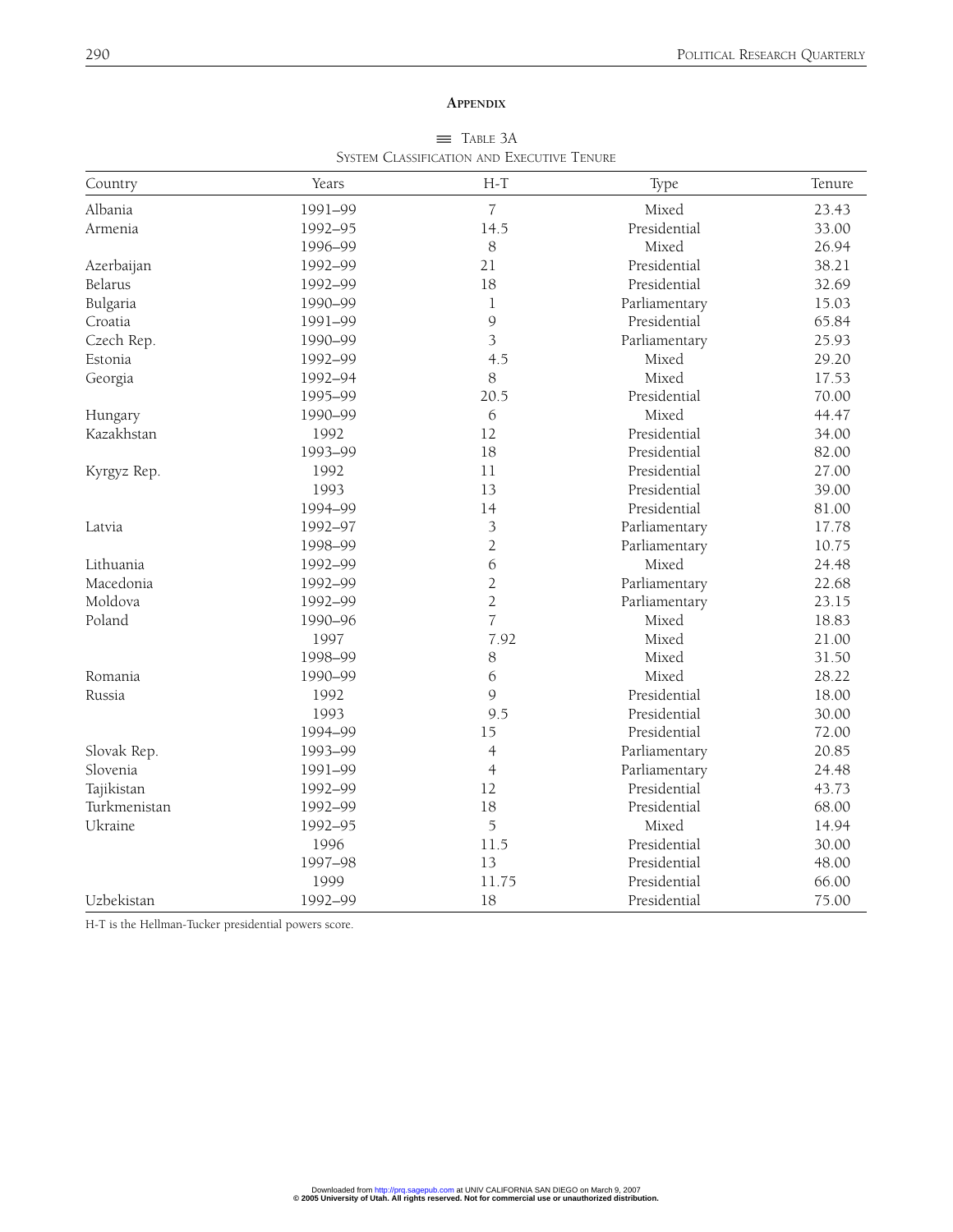|                             | TUVALISIS OF INFLATION IVALE (TVATOMAL LOG) |                        |                        |                        |  |
|-----------------------------|---------------------------------------------|------------------------|------------------------|------------------------|--|
| Variable                    | Model 1                                     | Model 2                | Model 3                | Model 4                |  |
| <b>AUTH</b>                 | $.1277**$<br>(.0463)                        | $.0843*$<br>(.0371)    | .1798**<br>(.0644)     | .1957**<br>(.0595)     |  |
| <b>TENURE</b>               | $-.0246***$<br>(.0052)                      | $-.0204***$<br>(.0048) | $-.0152$<br>(.0085)    | $-.0053$<br>(.0089)    |  |
| $\text{UNEMP}_{\text{t-1}}$ | $-.0338**$<br>(.0124)                       | $-.0534***$<br>(.0143) | $-.0233$<br>(.0365)    | .0107<br>(.0392)       |  |
| <b>WAR</b>                  | $.6443*$<br>(1.5741)                        | .5793*<br>(.2781)      | .5806*<br>(.2832)      | .4699<br>(.2960)       |  |
| GDP87                       | .0000<br>(.0000)                            | $-.0000$<br>(.0001)    | .0000<br>(.0000)       | $-.0000$<br>(.0001)    |  |
| <b>GOVFRAG</b>              | $-.2085***$<br>(.0521)                      | $-.2450***$<br>(.0550) | $-.2004***$<br>(.0518) | $-.2377***$<br>(.0554) |  |
| <b>IDEOLOGY</b>             | $-.0328$<br>(.0192)                         | .0231<br>(.0192)       | .0328<br>(.0188)       | .0322<br>(.0185)       |  |
| <b>EUTRADE</b>              |                                             | $.0102*$<br>(.0047)    |                        | $.0108*$<br>(.0048)    |  |
| FDI                         |                                             | $-.0038**$<br>(.0013)  |                        | $-.0045**$<br>(.0013)  |  |
| <b>TENAUT</b>               |                                             |                        | $-.0011$<br>(.0008)    | $-.0017$<br>(.0009)    |  |
| <b>UNEMPAUT</b>             |                                             |                        | $-.0017$<br>(.0057)    | $-.0098$<br>(.0062)    |  |
| $\mathrm{CPI}_{\text{t}-1}$ | $.5910***$<br>(.1008)                       | $.5692***$<br>(.0876)  | .5912***<br>(.1014)    | $.5622***$<br>(.0859)  |  |
| Constant                    | 2.2194 ***<br>(.5931)                       | $2.5100***$<br>(.5801) | 1.8076*<br>(.7533)     | 1.6417*<br>(.7229)     |  |
| N                           | 209                                         | 201                    | 209                    | 201                    |  |
| Adjusted $R^2$              | 71.65                                       | 75.11                  | 71.81                  | 75.67                  |  |
| Wald $\chi^2$               | 341.88                                      | 341.78                 | 515.08                 | 589.30                 |  |
| DF                          | 8                                           | 10                     | 10                     | 12                     |  |
| Probability > $\chi^2$      | $-.001$                                     | $-.001$                | $-.001$                | $-.001$                |  |

 $\equiv$  TABLE 4A ANALYSIS OF INFLATION RATE (NATURAL LOG)

Linear regression with Panel-Corrected Standard Errors, contemporaneous correlation, and a lagged dependent variable.

\*\*\**p* < .001; \*\**p* < .01; \**p* < .05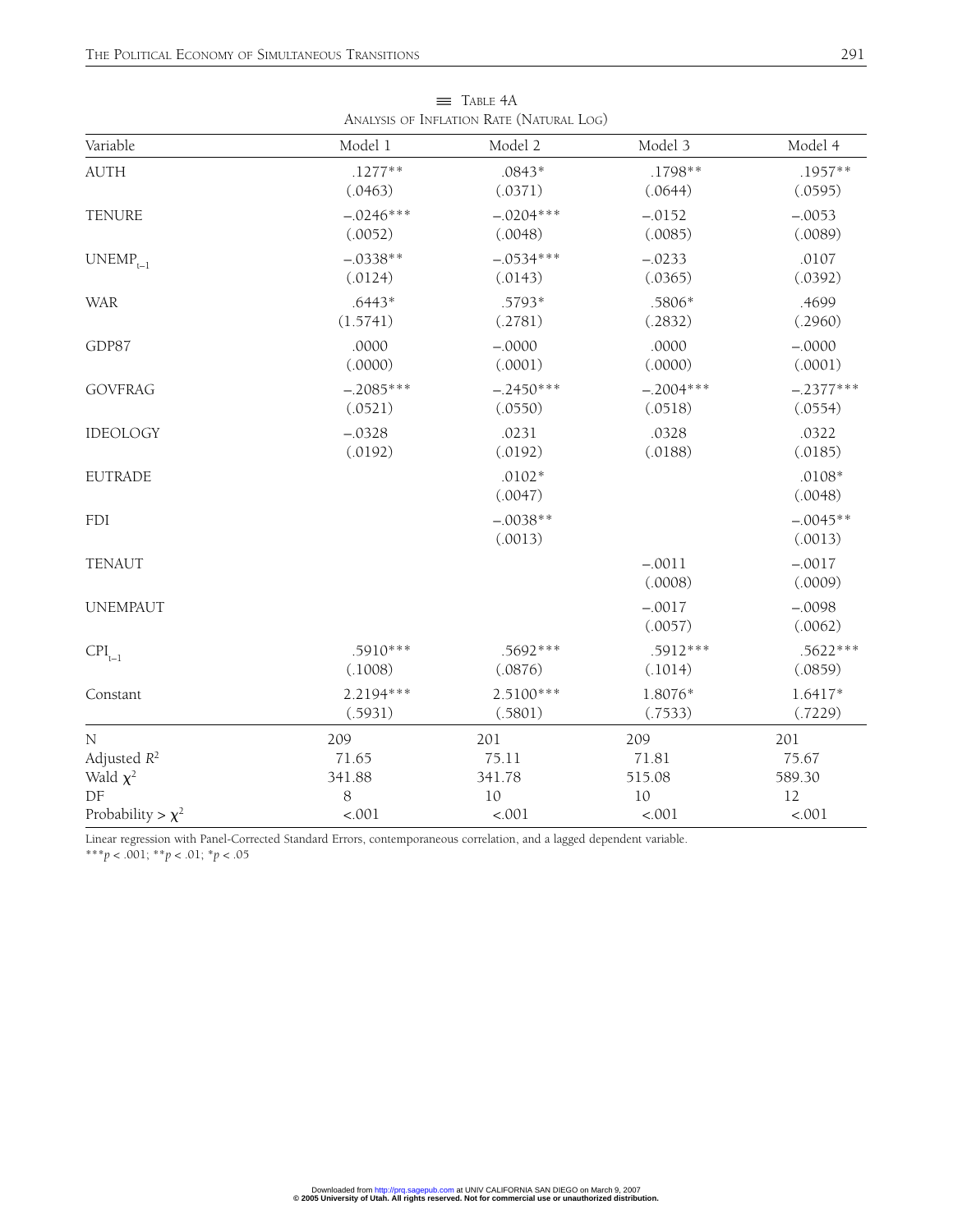|                        |              | AIVALISIS OF INEAL LUUNUMIU URUWIH |                     |                     |
|------------------------|--------------|------------------------------------|---------------------|---------------------|
| Variable               | Model 1      | Model 2                            | Model 3             | Model 4             |
| <b>AUTH</b>            | $-.8834***$  | $-.4640*$                          | $-.7447*$           | $-.5207$            |
|                        | (.1789)      | (.1962)                            | (.3093)             | (.3290)             |
| <b>TENURE</b>          | $.1068***$   | $.0963***$                         | .0690               | .0497               |
|                        | (.0209)      | (.0192)                            | (.0418)             | (.0461)             |
| UNEMPt-1               | $.3733***$   | $.3701***$                         | $.7661**$           | .5965*              |
|                        | (.0804)      | (.0750)                            | (.2510)             | (.2450)             |
| <b>WAR</b>             | $-6.4523***$ | $-5.8114***$                       | $-6.1882***$        | $-5.5186**$         |
|                        | (1.5741)     | (1.7186)                           | (1.6012)            | (1.8124)            |
| GDP87                  | $.0007***$   | $.0005*$                           | $.0007***$          | $.0006*$            |
|                        | (.0002)      | (.0002)                            | (.0002)             | (.0002)             |
| <b>GOVFRAG</b>         | .2226        | .5315                              | .1860               | .4866               |
|                        | (.3665)      | (.4113)                            | (.3651)             | (.4060)             |
| <b>IDEOLOGY</b>        | $-.4017***$  | $-.3569**$                         | $-.3070*$           | $-.3000*$           |
|                        | (.1170)      | (.1200)                            | (.1227)             | (.1218)             |
| <b>EUTRADE</b>         |              | .0488<br>(.0306)                   |                     | .0500<br>(.0299)    |
| FDI                    |              | $.0147*$<br>(.0069)                |                     | .0131<br>(.0076)    |
| <b>TENAUT</b>          |              |                                    | .0044<br>(.0038)    | .0055<br>(.0043)    |
| <b>UNEMPAUT</b>        |              |                                    | $-.0571$<br>(.0335) | $-.0328$<br>(.0336) |
| $GDPDIFF_{t-1}$        | $.8540***$   | .8587***                           | $.8512***$          | .8557***            |
|                        | (.0415)      | (.0397)                            | (.0409)             | (.0394)             |
| Constant               | $-8.6933***$ | $-13.9636***$                      | $-10.0124**$        | $-13.7482***$       |
|                        | (2.3613)     | (2.7638)                           | (3.4261)            | (3.7779)            |
| N                      | 210          | 202                                | 210                 | 202                 |
| Adjusted $R^2$         | 92.83        | 93.56                              | 92.96               | 93.63               |
| Wald $\chi^2$          | 3200.73      | 3233.49                            | 3733.29             | 3217.04             |
| DF                     | 8            | 10                                 | 10                  | 12                  |
| Probability > $\chi^2$ | $-.001$      | $-.001$                            | $-.001$             | $-.001$             |
|                        |              |                                    |                     |                     |

 $\equiv$  TABLE 5A ANALYSIS OF REAL ECONOMIC GROWTH

Linear regression with Panel-Corrected Standard Errors, contemporaneous correlation, and a lagged dependent variable.

\*\*\**p* < .001; \*\**p* < .01; \**p* < .05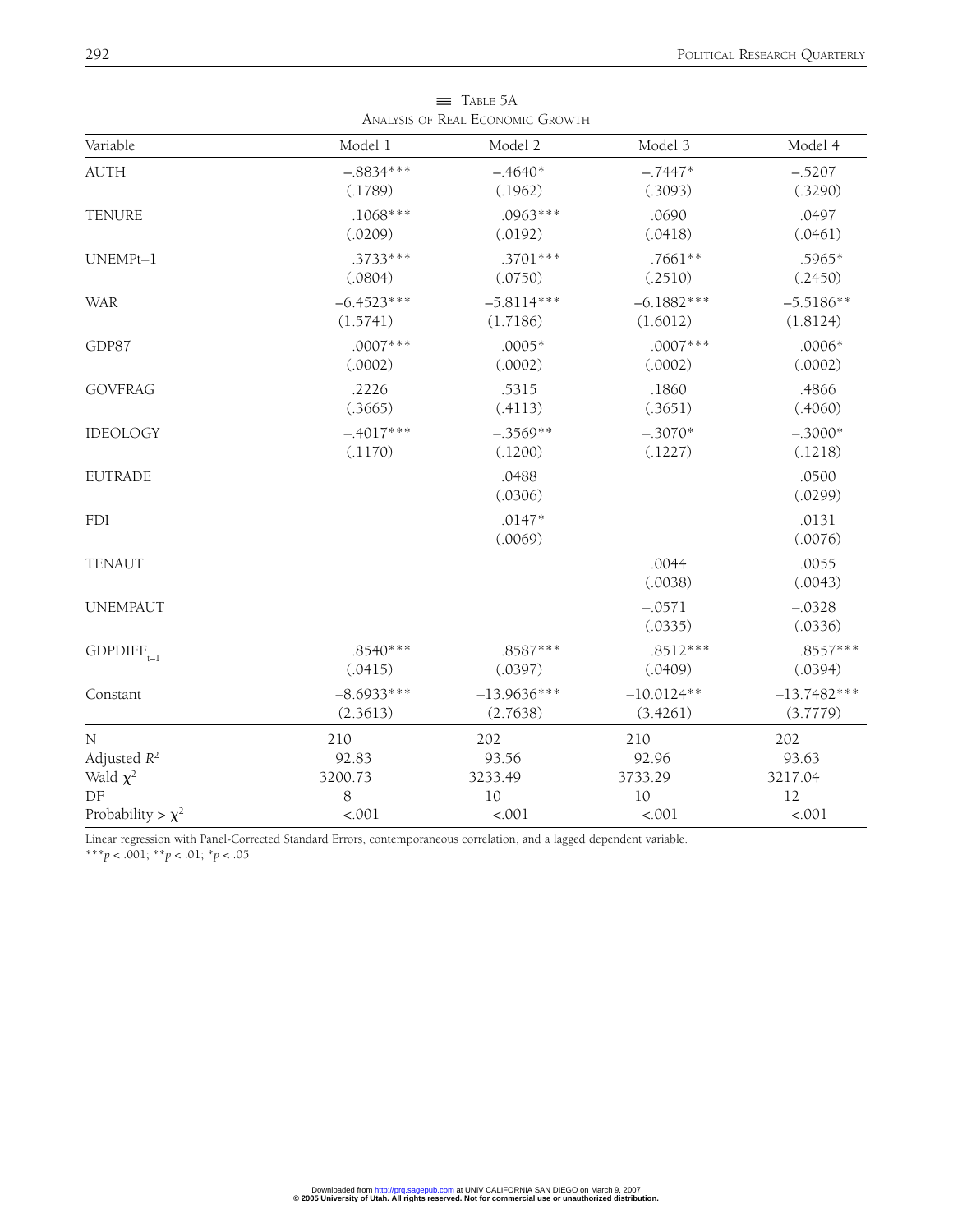#### **REFERENCES**

- Alesina, Alberto A., and Allen Drazen. 1991. "Why Are Stabilizations Delayed?" *American Economic Review* 81 (5): 1170–88.
- Åslund, Anders, Peter Boone, and Simon Johnson. 1996. *How to Stabilize: Lessons from Post-Communist Countries*. Washington, DC: Brookings Institution. Brookings Papers on Economic Activity #1: 217–313.
- Barbone, Luca, and Juan Zalduendo. 1996. *EU Accession and Economic Growth: The Challenge for Central and Eastern European Countries*. Washington, DC: World Bank. Transitional Economies Working Paper #1721.
- Beck, Nathaniel, and Jonathan N. Katz. 1995. "What To Do (and Not To Do) with Time-Series Cross-Section Data." *American Political Science Review* 89 (September): 634–47.
- Beck, Nathaniel, and Jonathan N. Katz. 1996. "Nuisance Vs. Substance: Specifying and Estimating Time-Series Cross-Section Models." *Political Analysis* 6 (1): 1–36.
- Berg, Andrew. 1994. "Does Macroeconomic Reform Cause Structural Adjustment? Lessons from Poland." *Journal of Comparative Economics* 18: 376–409.
- Bond, Eric, Steve Chiu, and Antonio Estache. 1995. *Trade Reform Design as a Signal to Foreign Investors: Lessons for Economies in Transition*. Washington, DC: World Bank. Transitional Economies Working Paper #1490.
- De Melo, Martha, Cevdet Denizer, and Alan Gelb. 1996. *From Plan to Market: Patterns of Transition*. Washington, DC: World Bank. Public Policy Research Paper #1564.
- De Melo, Martha, Cevdet Denizer, Alan Gelb, and Stoyan Tenev. 1997. *Circumstance and Choice: The Role of Initial Conditions and Policies in Transitional Economies*. Washington, DC: World Bank. Public Policy Working Paper #1866.
- Elster, John, Claus Offe, and Ulrich K. Preuss. 1998. *Institutional Design in Post-communist Societies*. Cambridge, MA: Cambridge University Press.
- Fish, M. Steven. 1998. "The Determinants of Economic Reform in the Post-Communist World." *East European Politics and Societies* 12 (Winter): 31–78.
- Freedom House. 1998. *Freedom in the World: The Annual Survey of Political Rights and Civil Liberties*. Freedom House. Various years.
- Friedrich, Robert J. 1982. "In Defense of Multiplicative Terms in Multiple Regression Equations." *American Journal of Political Science* 26 (November): 797–833.
- Frye, Timothy. 2001. "Cashing In: The Dynamics of Postcommunist Presidential Power." Manuscript. Ohio State University.
- Greene, William H. 2000. *Econometric Analysis*, 4th ed. Upper Saddle River, NJ: Prentice Hall.
- Haggard, Stephan, and Robert R. Kaufman. 1995. *The Political Economy of Democratic Transitions*. Princeton, NJ: Princeton University Press.
- Haggard, Stephan, and Robert R. Kaufman, eds. 1992. *The Politics of Economic Adjustment*. Princeton, NJ: Princeton University Press.
- Handleman, Stephen. 1998. "'Bandit Capitalism' in the Post-Communist States." In *Nations in Transit*. Washington, DC: Freedom House.
- Hellman, Joel S. 1996. "Constitutions and Economic Reform in the Postcommunist Transitions." *East European Constitutional Review* 5 (Winter): 46–53.
- \_\_\_\_\_. 1998. "Winners Take All: The Politics of Partial Reform in Postcommunist Transitions." *World Politics* 50 (January): 203–34.
- Hellman, Joel S., Geraint Jones, and Daniel Kaufmann. 2000. *"Seize the State, Seize the Day." State Capture, Corruption, and Influence in Transition*. Washington, DC: World Bank. Policy Researh Working Paper #2444.
- Huntington, Samuel P. 1993. *The Third Wave: Democratization in the Late Twentieth Century*. Norman: The University of Oklahoma Press.
- Kaminski, Bartlomiej. 1999. *The EU Factor in Trade Policies of Central European Countries*. Washington, DC: World Bank. Transitional Economies Working Paper #2239.
- King, Gary, Michael Tomz, and JasonWittenberg. 2000. "Making the Most of Statistical Analyses: Improving Interpretation and Presentation." *American Journal of Political Science* 44 (April): 341–55.
- Kitschelt, Herbert, et al. 1999. *Post-Communist Party Systems: Competition, Representation, and Inter-Party Competition*. Cambridge, MA: Cambridge University Press.
- Kolodko, Grzegorz W. 1999. *Ten Years of Postsocialist Transition: The Lessons for Policy Reforms*. Washington, DC: World Bank. Macroeconomics and Growth Development Working Paper #2095.
- Kydland, F., and E. Prescott. 1977. "Rules Rather Than Discretion: The Inconsistency of Optimal Plans." *Journal of Political Economy* 85: 473–91.
- Mankiw, G. 1988. "Recent Developments in Macroeconomics." *Journal of Money, Credit, and Banking* 20: 436–59.
- Marer, Paul, and Salvatore Zecchini, eds. 1991. *The Transition to a Market Economy*, 2 volumes. Paris: OECD.
- Marshall, Monty G., and Keith Jaggers. 2002. *Polity IV Project: Political Regime Characteristics and Transitions, 1800-2002*. College Park: Center for International Development and Conflict Management, University of Maryland Press.
- Maxfield, Sylvia. 1997. "Understanding the Political Implications of Financial Internationalization in Emerging Market Countries." Presented at the Annual Meeting of the American Political Science Association, August 28-31. Washington, DC.
- McKinnon, Ronald I. 1991. *The Order of Economic Liberalization: Financial Control in the Transition to a Market Economy*. Baltimore, MD: Johns Hopkins University Press.
- Milanovic, Branko. 1995. *Poverty, Inequality, and Social Policy in Transition Economies*. Washington, DC: World Bank. Policy Research Working Paper #1530.
- Mygind, Niels. 1999. *Societies in Transition*. Copenhagen: Copenhagen Business School. http://www.econ.cbs.dk/institutes/cees/ pub/sit/p1.html.
- Pinder, John. 1994. The European Community and Democracy in Central and Eastern Europe. In Geoffrey Pridham, Eric Herring, and George Sanford, eds., *Building Democracy? The International Dimension of Democratisation in Eastern Europe*. New York: St. Martin's Press.
- Powers, Denise V., and James H. Cox. 1997. "Echoes from the Past: The Relationship between Satisfaction with Economic Reforms and Voting Behavior in Poland." *American Political Science Review* 91 (September): 617–33.
- Przeworski, Adam. 1993. *Democracy and the Market: Political and Economic Reforms in Eastern Europe and Latin America*. Cambridge, MA: Cambridge University Press.
- \_\_\_\_\_. 1996. "Public Support for Economic Reforms in Poland." *Comparative Political Studies* 29 (October): 520–43.
- Rodrik, Dani. 1996. "Understanding Economic Policy Reform." *Journal of Economic Literature* 34 (March): 9–41.
- Roland, Gerard. 1994. "The Role of Political Constraints in Transitional Economies." *Economics of Transition* 2 (1).